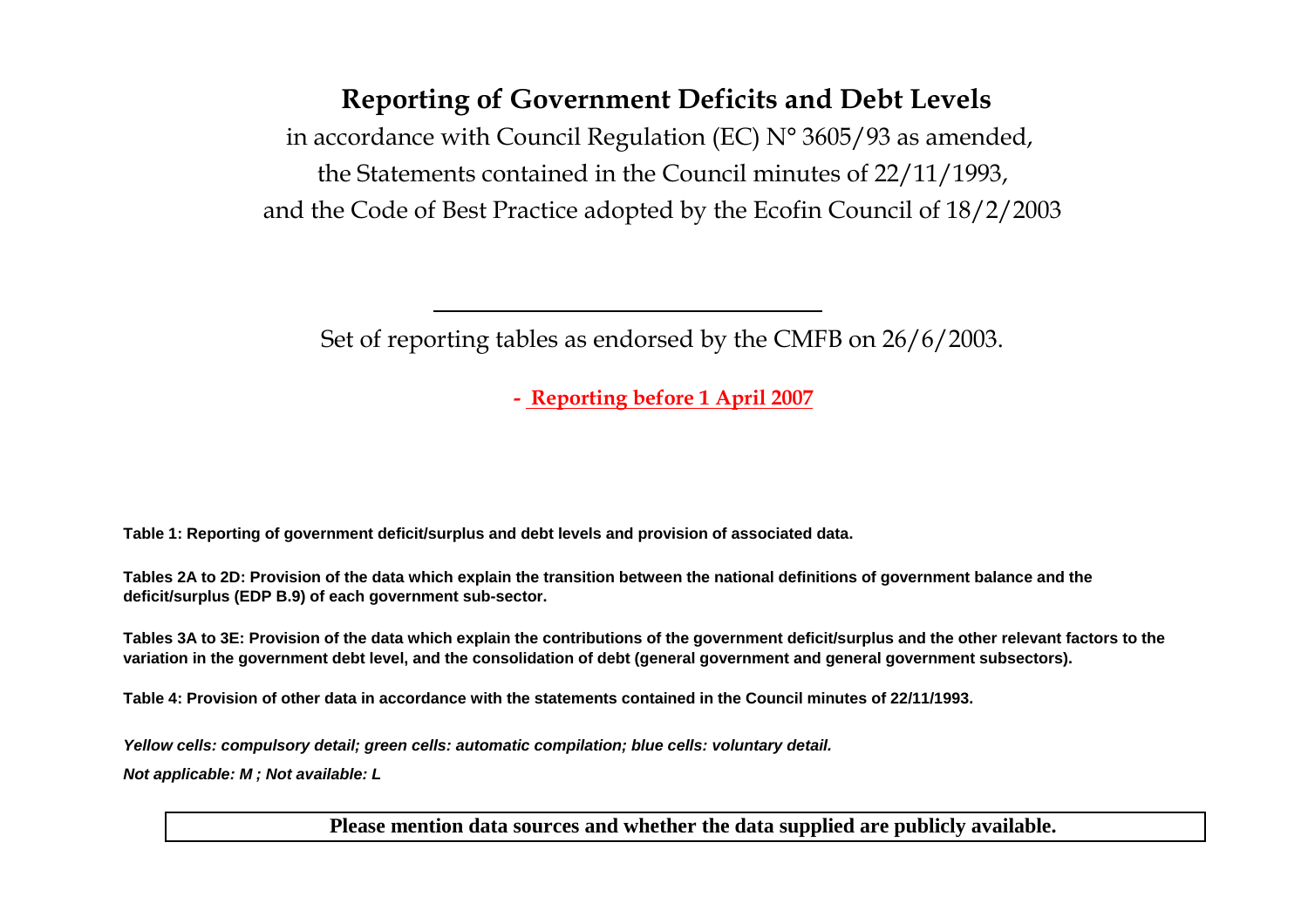## **Table 1: Reporting of government deficit/surplus and debt levels and provision of associated data**

| <b>Member State: Netherlands</b><br>Data are in (millions of units of national currency)<br>Date: 30./03./2007                                                                                                                                                      | <b>ESA 95</b><br>codes                                      | 2003<br>final                                                        | 2004<br>half-final                                                   | Year<br>2005<br>half-final                                           | 2006<br>estimated                                                    | 2007<br>planned         |
|---------------------------------------------------------------------------------------------------------------------------------------------------------------------------------------------------------------------------------------------------------------------|-------------------------------------------------------------|----------------------------------------------------------------------|----------------------------------------------------------------------|----------------------------------------------------------------------|----------------------------------------------------------------------|-------------------------|
| Net borrowing $(-)/$ net lending $(+)$                                                                                                                                                                                                                              | EDP <sub>B.9</sub>                                          |                                                                      |                                                                      |                                                                      |                                                                      |                         |
| General government                                                                                                                                                                                                                                                  | S.13                                                        | $-14871$                                                             | $-8846$                                                              | $-1307$                                                              | 3028                                                                 | $-1831$                 |
| - Central government                                                                                                                                                                                                                                                | S.1311                                                      | $-13429$                                                             | $-8300$                                                              | 691                                                                  | 4967                                                                 | 2995                    |
| - State government                                                                                                                                                                                                                                                  | S.1312                                                      | M                                                                    | M                                                                    | M                                                                    | $\overline{M}$                                                       | M                       |
| - Local government                                                                                                                                                                                                                                                  | S.1313                                                      | $-1548$                                                              | $-923$                                                               | $-966$                                                               | $-170$                                                               | $-1600$                 |
| - Social security funds                                                                                                                                                                                                                                             | S.1314                                                      | 106                                                                  | 377                                                                  | $-1032$                                                              | $-1769$                                                              | $-3226$                 |
| General government consolidated gross debt<br>Level at nominal value outstanding at end of year<br>By category:<br>Currency and deposits<br>Securities other than shares, exc. financial derivatives<br>Short-term<br>Long-term<br>Loans<br>Short-term<br>Long-term | AF.2<br>AF.33<br>AF.331<br>AF.332<br>AF.4<br>AF.41<br>AF.42 | 248009<br>701<br>202545<br>20264<br>182281<br>44763<br>7727<br>37036 | 257606<br>693<br>214436<br>17695<br>196741<br>42477<br>5305<br>37172 | 266329<br>632<br>219646<br>17954<br>201692<br>46051<br>7168<br>38883 | 256982<br>630<br>210880<br>13886<br>196994<br>45472<br>7225<br>38247 | 261509                  |
| General government expenditure on:<br><b>Gross fixed capital formation</b><br><b>Interest (consolidated)</b><br>p.m.: Interest (consolidated)                                                                                                                       | P.51<br>EDP D.41<br>$D.41$ (uses)                           | 16932<br>12243<br>12386                                              | 15609<br>12295<br>12390                                              | 16136<br>11963<br>12053                                              | 17607<br>12157<br>12284                                              | 18080<br>12234<br>12329 |
| Gross domestic product at current market prices                                                                                                                                                                                                                     | $B.1*g$                                                     | 476945                                                               | 489854                                                               | 505646                                                               | 527916                                                               | 551070                  |

(1) Please indicate status of data: estimated, half-finalized, final.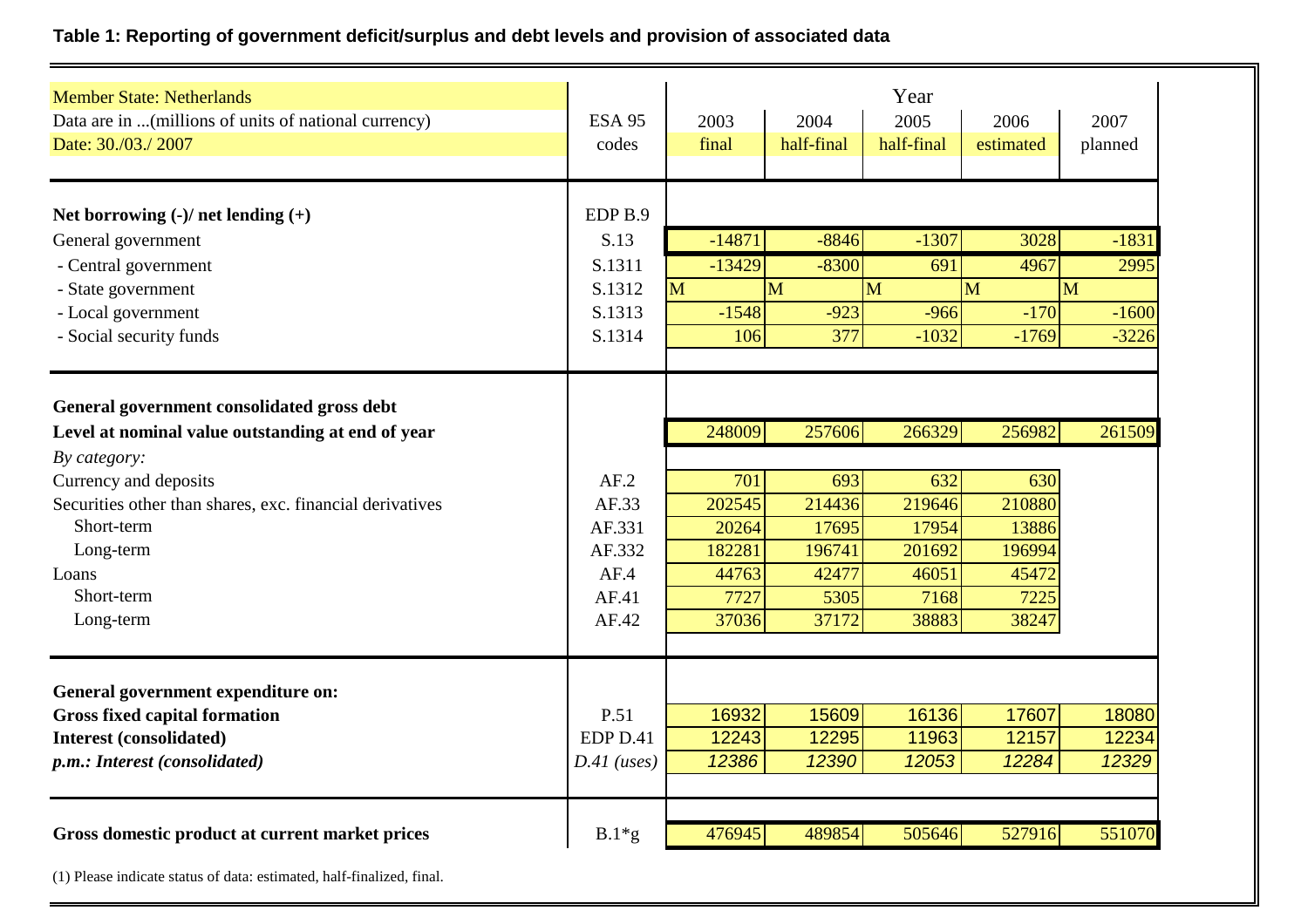#### **Table 2A: Provision of the data which explain the transition between the public accounts budget deficit and the central government deficit/surplus**

| <b>Member State: Netherlands</b>                                                      |          |            | Year       |           |          |                                              |
|---------------------------------------------------------------------------------------|----------|------------|------------|-----------|----------|----------------------------------------------|
| Data are in  (millions of units of national currency)                                 | 2003     | 2004       | 2005       | 2006      | 2007     |                                              |
| Date: 30./03./2007                                                                    | final    | half-final | half-final | estimated | planned  |                                              |
|                                                                                       |          |            |            |           |          |                                              |
| Working balance in central government accounts                                        | $-12327$ | $-9277$    | $-76$      | 4129      | $-2927$  |                                              |
| (public accounts, please specify whether this working balance is cash-based)          |          |            |            |           |          |                                              |
| Financial transactions considered in the working balance                              | $-1278$  | $-646$     | 174        | $-2282$   | 1600     |                                              |
| Loans, granted $(+)$                                                                  | 1039     | 948        | 1052       | 1519      | 2512     |                                              |
| Loans, repayments (-)                                                                 | $-329$   | $-360$     |            |           |          |                                              |
| Equities, acquisition (+)                                                             |          |            | 2839       |           |          |                                              |
| Equities, sales (-)                                                                   | $-2055$  | $-1284$    | $-3614$    | $-3420$   | $-750$   |                                              |
| Other financial transactions (+/-)                                                    | 67       | 50         | $-103$     | $-381$    | $-162$   |                                              |
| Detail 1                                                                              |          |            |            |           |          |                                              |
| Detail 2                                                                              |          |            |            |           |          |                                              |
|                                                                                       |          |            |            |           |          |                                              |
| Difference between interest paid (+) and accrued (EDP D.41)(-)                        | 803      | 658        | 726        | 1396      | 304      |                                              |
|                                                                                       |          |            |            |           |          |                                              |
| Other accounts receivable (+)                                                         | 963      | 736        | 705        | 750       | 944      |                                              |
| Detail 1                                                                              | $-13$    | 132        | 230        | $-22$     | $\Omega$ | Trade credits military equipment expenditure |
| Detail 2                                                                              | 336      | 533        | 603        | 385       | 720      | Correction on cash-based taxes               |
| Other accounts payable (-)                                                            | $-2412$  | 886        | 785        | 352       | $-766$   |                                              |
| Detail 1                                                                              | $-1607$  | $-50$      | 15         | 53        |          | VAT-compensation fund to local government    |
| Detail 2                                                                              |          |            |            |           |          |                                              |
|                                                                                       |          |            |            |           |          |                                              |
| Net borrowing (+) or net lending (-) of State entities not part of central government |          | M          |            | M         | M        |                                              |
| Net borrowing (-) or net lending (+) of other central government bodies               | $-35$    | 248        | 215        | 188       |          |                                              |
| Detail 1                                                                              |          |            |            |           |          |                                              |
| Detail 2                                                                              |          |            |            |           |          |                                              |
|                                                                                       |          |            |            |           |          |                                              |
| Other adjustments (+/-) (please detail)                                               | 857      | $-905$     | $-1838$    | 434       | 3840     |                                              |
| Detail 1                                                                              | 1135     | $-1233$    | $-1804$    | 461       | 3840     | Third party accounts                         |
| Detail 2                                                                              | $-278$   | 328        | $-34$      | $-27$     | $\Omega$ | other adjustments                            |
| Detail 3                                                                              |          |            |            |           |          |                                              |
| Detail 4                                                                              |          |            |            |           |          |                                              |
| Detail 5                                                                              |          |            |            |           |          |                                              |
|                                                                                       |          |            |            |           |          |                                              |
| Net borrowing (-)/lending(+) (EDP B.9) of central government (S.1311)                 | $-13429$ | $-8300$    | 691        | 4967      | 2995     |                                              |

*(ESA 95 accounts)*

(1) Please indicate status of data: estimated, half-finalized, final.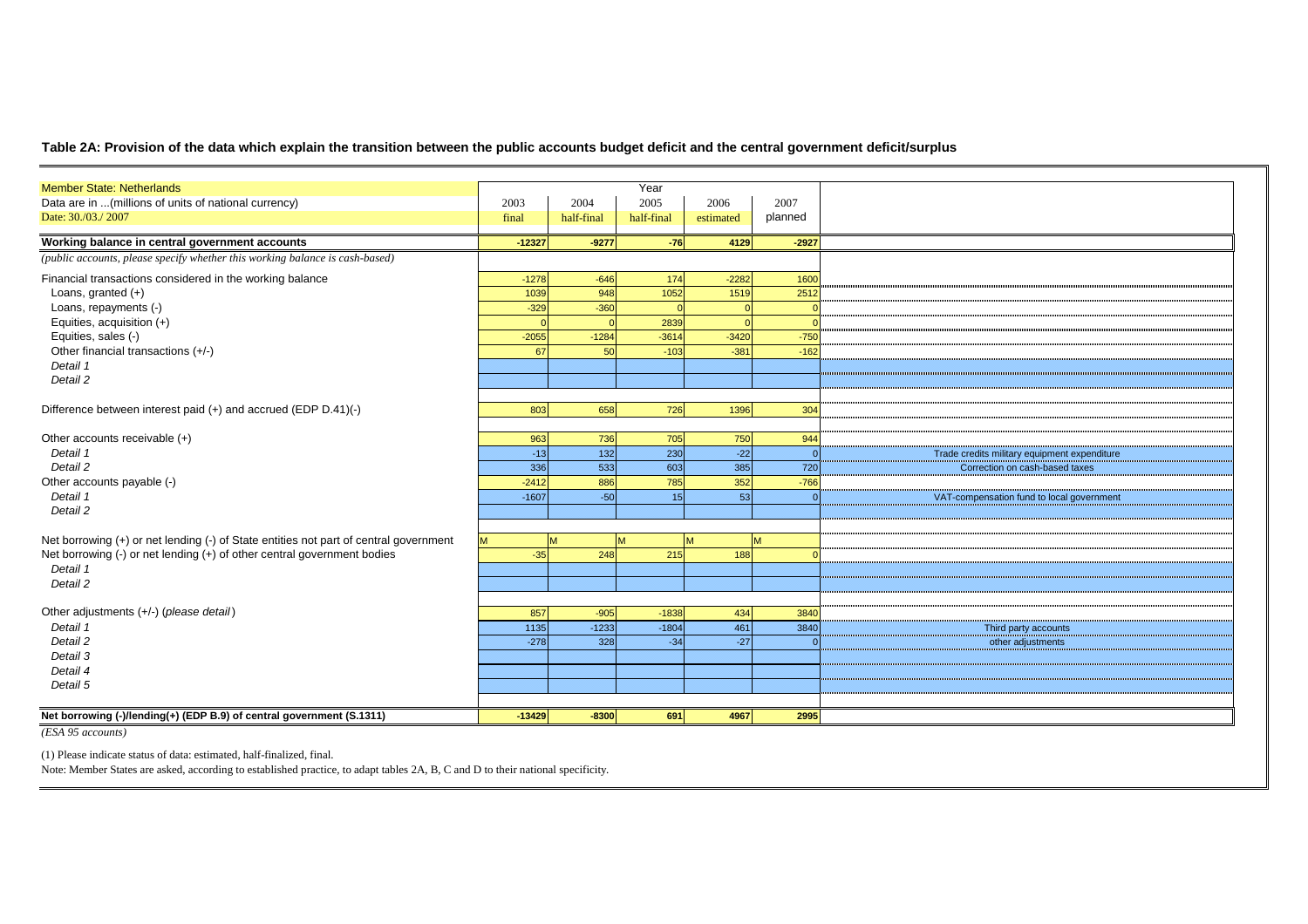### **Table 2B: Provision of the data which explain the transition between the working balances and the state government deficit/surplus**

| <b>Member State: Netherlands</b>                                    |       |            | Year       |           |         |
|---------------------------------------------------------------------|-------|------------|------------|-----------|---------|
| Data are in  (millions of units of national currency)               | 2003  | 2004       | 2005       | 2006      | 2007    |
| Date: 30./03./2007                                                  | final | half-final | half-final | estimated | planned |
| Working balance in state government accounts                        | M     | M          | M          | <b>M</b>  | M       |
| (please specify whether this working balance is cash-based)         |       |            |            |           |         |
| Financial transactions considered in the working balance            | M     | M          | M          | <b>M</b>  |         |
| Loans $(+/-)$                                                       | M     | M          | M          | M         |         |
| Equities (+/-)                                                      | M     | M          | M          | <b>M</b>  |         |
| Other financial transactions (+/-)                                  | M     | M          | M          | M         |         |
| Detail 1                                                            |       |            |            |           |         |
| Detail 2                                                            |       |            |            |           |         |
|                                                                     |       |            |            |           |         |
| Non-financial transactions not considered in the working balance    | M     | M          | M          | <b>M</b>  |         |
| Detail 1                                                            |       |            |            |           |         |
| Detail 2                                                            |       |            |            |           |         |
|                                                                     |       |            |            |           |         |
| Difference between interest paid (+) and accrued (EDP D.41)(-)      | M     | M          | M          | <b>M</b>  |         |
|                                                                     |       |            |            |           |         |
|                                                                     | M     |            |            | <b>M</b>  |         |
| Other accounts receivable (+)<br>Detail 1                           |       | M          | M          |           |         |
|                                                                     |       |            |            |           |         |
| Detail 2                                                            |       |            |            |           |         |
| Other accounts payable (-)                                          | M     | M          | M          | M         |         |
| Detail 1                                                            |       |            |            |           |         |
| Detail 2                                                            |       |            |            |           |         |
|                                                                     |       |            |            |           |         |
| Adjustment for subsector delimitation                               | M     | M          | M          | <b>M</b>  |         |
| Detail 1                                                            |       |            |            |           |         |
| Detail 2                                                            |       |            |            |           |         |
|                                                                     |       |            |            |           |         |
| Other adjustments (+/-) (please detail)                             | M     | M          | M          | <b>M</b>  |         |
| Detail 1                                                            |       |            |            |           |         |
| Detail 2                                                            |       |            |            |           |         |
| Detail 3                                                            |       |            |            |           |         |
|                                                                     |       |            |            |           |         |
| Net borrowing (-)/lending(+) (EDP B.9) of state government (S.1312) | M     | M          | M          | M         | M       |
|                                                                     |       |            |            |           |         |

*(ESA 95 accounts)*

(1) Please indicate status of data: estimated, half-finalized, final.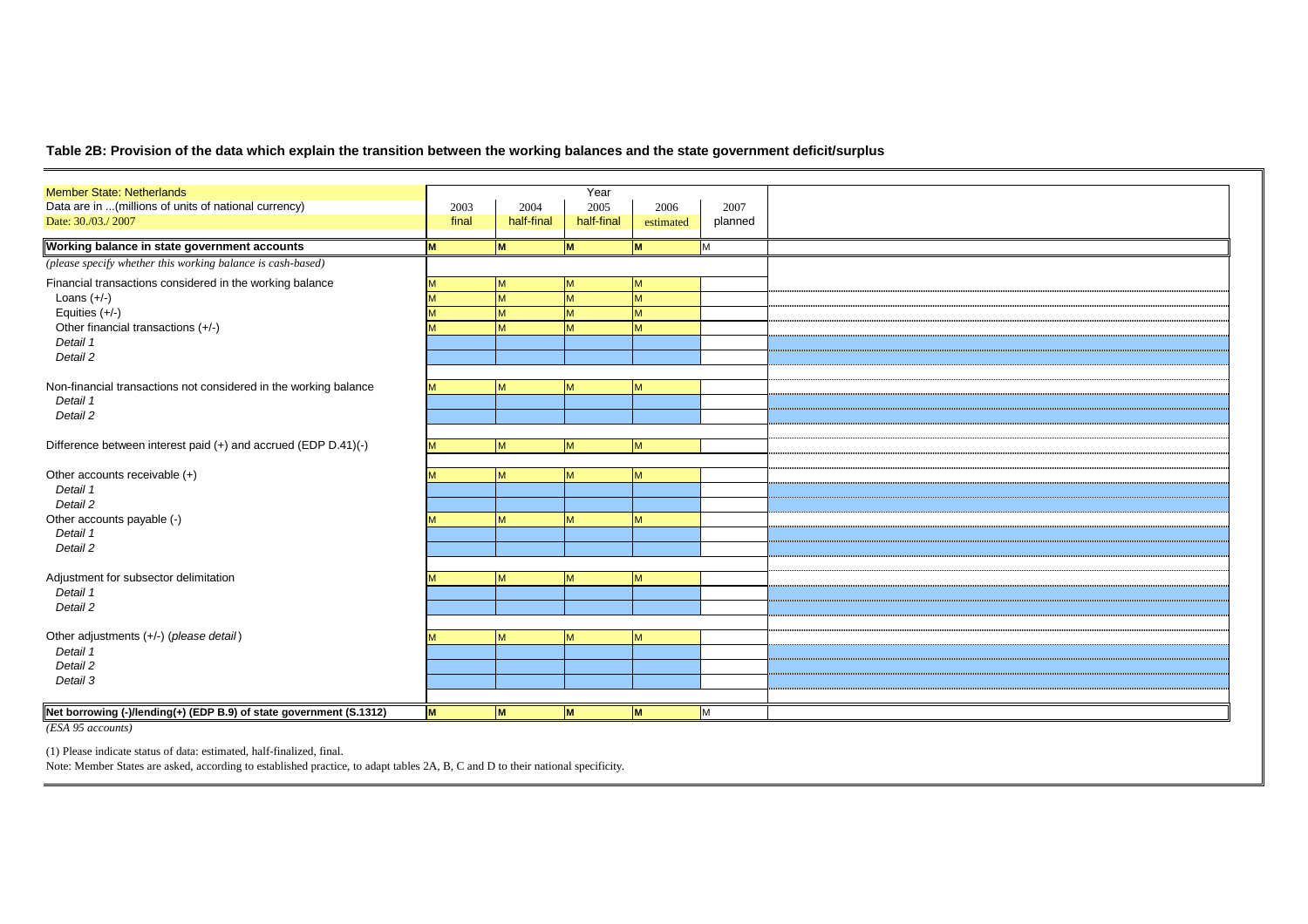### **Table 2C: Provision of the data which explain the transition between the working balances and the local government deficit/surplus**

| <b>Member State: Netherlands</b>                                                |         |            | Year       |           |         |  |
|---------------------------------------------------------------------------------|---------|------------|------------|-----------|---------|--|
| Data are in  (millions of units of national currency)                           | 2003    | 2004       | 2005       | 2006      | 2007    |  |
| Date: 30./03./2007                                                              | final   | half-final | half-final | estimated | planned |  |
|                                                                                 |         |            |            |           |         |  |
| Working balance in local government accounts                                    | $-951$  | 339        | 1308       | 36        | $-1600$ |  |
| (please specify whether this working balance is cash-based)                     |         |            |            |           |         |  |
| Financial transactions considered in the working balance                        | $-3265$ | $-2045$    | $-2953$    | $-3411$   |         |  |
| Loans $(+/-)$                                                                   | $-2213$ | $-1973$    | $-2433$    | $-1862$   |         |  |
| Equities (+/-)                                                                  | $-1052$ | $-72$      | $-520$     | $-1549$   |         |  |
| Other financial transactions (+/-)                                              |         | M          | M          | M         |         |  |
| Detail 1                                                                        |         |            |            |           |         |  |
| Detail 2                                                                        |         |            |            |           |         |  |
|                                                                                 |         |            |            |           |         |  |
| Adjustment for non-financial transactions not considered in the working balance | M       | M          | M          | M         |         |  |
| Detail 1                                                                        |         |            |            |           |         |  |
| Detail 2                                                                        |         |            |            |           |         |  |
|                                                                                 |         |            |            |           |         |  |
| Difference between interest paid (+) and accrued (EDP D.41)(-)                  |         | <b>M</b>   | M          | M         |         |  |
|                                                                                 |         |            |            |           |         |  |
| Other accounts receivable (+)                                                   | 2280    | $-698$     | $-224$     | 1382      |         |  |
| Detail 1                                                                        |         |            |            |           |         |  |
| Detail 2                                                                        |         |            |            |           |         |  |
| Other accounts payable (-)                                                      | 388     | 1481       | 903        | 1823      |         |  |
| Detail 1                                                                        |         |            |            |           |         |  |
| Detail 2                                                                        |         |            |            |           |         |  |
|                                                                                 |         |            |            |           |         |  |
| Adjustment for subsector delimitation                                           |         | M          | M          | M         |         |  |
| Detail 1                                                                        |         |            |            |           |         |  |
| Detail 2                                                                        |         |            |            |           |         |  |
| Other adjustments (+/-) (please detail)                                         |         | M          |            |           |         |  |
| Detail 1                                                                        |         |            | M          | M         |         |  |
| Detail 2                                                                        |         |            |            |           |         |  |
| Detail 3                                                                        |         |            |            |           |         |  |
|                                                                                 |         |            |            |           |         |  |
|                                                                                 |         |            |            |           |         |  |
| Net borrowing (-)/lending(+) (EDP B.9) of local government (S.1313)             | $-1548$ | $-923$     | $-966$     | $-170$    | $-1600$ |  |
| (ESA 95 accounts)                                                               |         |            |            |           |         |  |

(1) Please indicate status of data: estimated, half-finalized, final.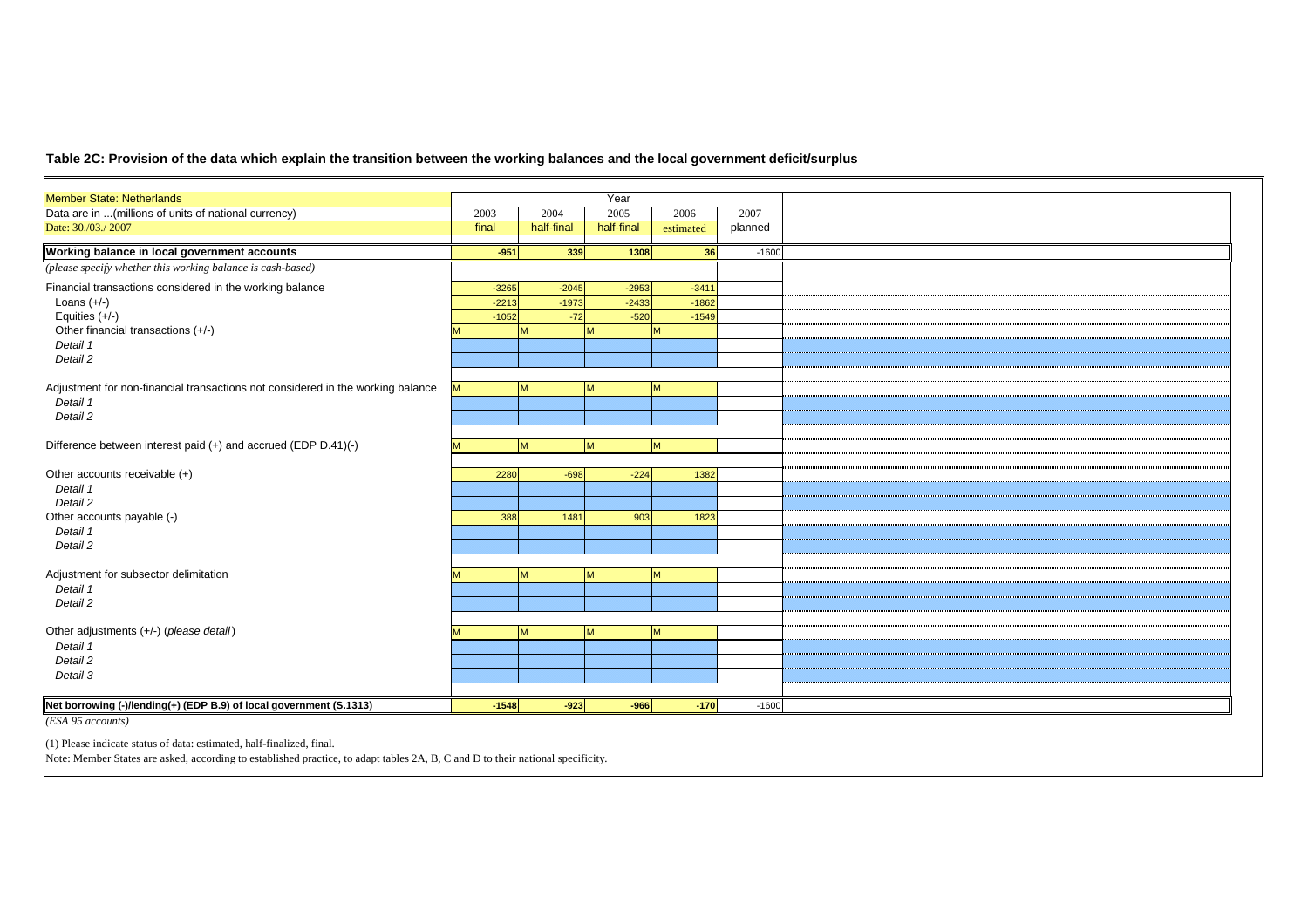### **Table 2D: Provision of the data which explain the transition between the working balances and the social security deficit/surplus**

| <b>Member State: Netherlands</b>                                                |         |            | Year       |           |         |  |
|---------------------------------------------------------------------------------|---------|------------|------------|-----------|---------|--|
| Data are in  (millions of units of national currency)                           | 2003    | 2004       | 2005       | 2006      | 2007    |  |
| Date: 30./03./2007                                                              | final   | half-final | half-final | estimated | planned |  |
| Working balance in social security accounts                                     | 583     | 331        | $-1095$    | $-651$    | $-3226$ |  |
| (please specify whether this working balance is cash-based)                     |         |            |            |           |         |  |
| Financial transactions considered in the working balance                        | 21      | 124        | 247        | 302       |         |  |
| Loans $(+/-)$                                                                   |         | M          | M          |           |         |  |
| Equities $(+/-)$                                                                |         | M          | M          | M         |         |  |
| Other financial transactions (+/-)                                              | 21      | 124        | 247        | 302       |         |  |
| Detail 1                                                                        |         |            |            |           |         |  |
| Detail 2                                                                        |         |            |            |           |         |  |
|                                                                                 |         |            |            |           |         |  |
| Adjustment for non-financial transactions not considered in the working balance | M.      | M          | M          | M         |         |  |
| Detail 1                                                                        |         |            |            |           |         |  |
| Detail 2                                                                        |         |            |            |           |         |  |
|                                                                                 |         |            |            |           |         |  |
| Difference between interest paid (+) and accrued (EDP D.41)(-)                  |         | M          | M          | M         |         |  |
|                                                                                 |         |            |            |           |         |  |
| Other accounts receivable (+)                                                   | 638     | 439        | 405        | $-798$    |         |  |
| Detail 1                                                                        |         |            |            |           |         |  |
| Detail 2                                                                        |         |            |            |           |         |  |
| Other accounts payable (-)                                                      | $-1136$ | $-517$     | $-589$     | $-622$    |         |  |
| Detail 1                                                                        |         |            |            |           |         |  |
| Detail 2                                                                        |         |            |            |           |         |  |
|                                                                                 |         |            |            |           |         |  |
| Adjustment for subsector delimitation                                           |         | M          | M          | M         |         |  |
| Detail 1                                                                        |         |            |            |           |         |  |
| Detail 2                                                                        |         |            |            |           |         |  |
| Other adjustments (+/-) (please detail)                                         |         |            |            |           |         |  |
| Detail 1                                                                        |         | M          | M          | M         |         |  |
| Detail 2                                                                        |         |            |            |           |         |  |
| Detail 3                                                                        |         |            |            |           |         |  |
|                                                                                 |         |            |            |           |         |  |
|                                                                                 |         |            |            |           |         |  |
| Net borrowing (-)/lending(+) (EDP B.9) of social security (S.1314)              | 106     | 377        | $-1032$    | $-1769$   | $-3226$ |  |

*(ESA 95 accounts)*

(1) Please indicate status of data: estimated, half-finalized, final.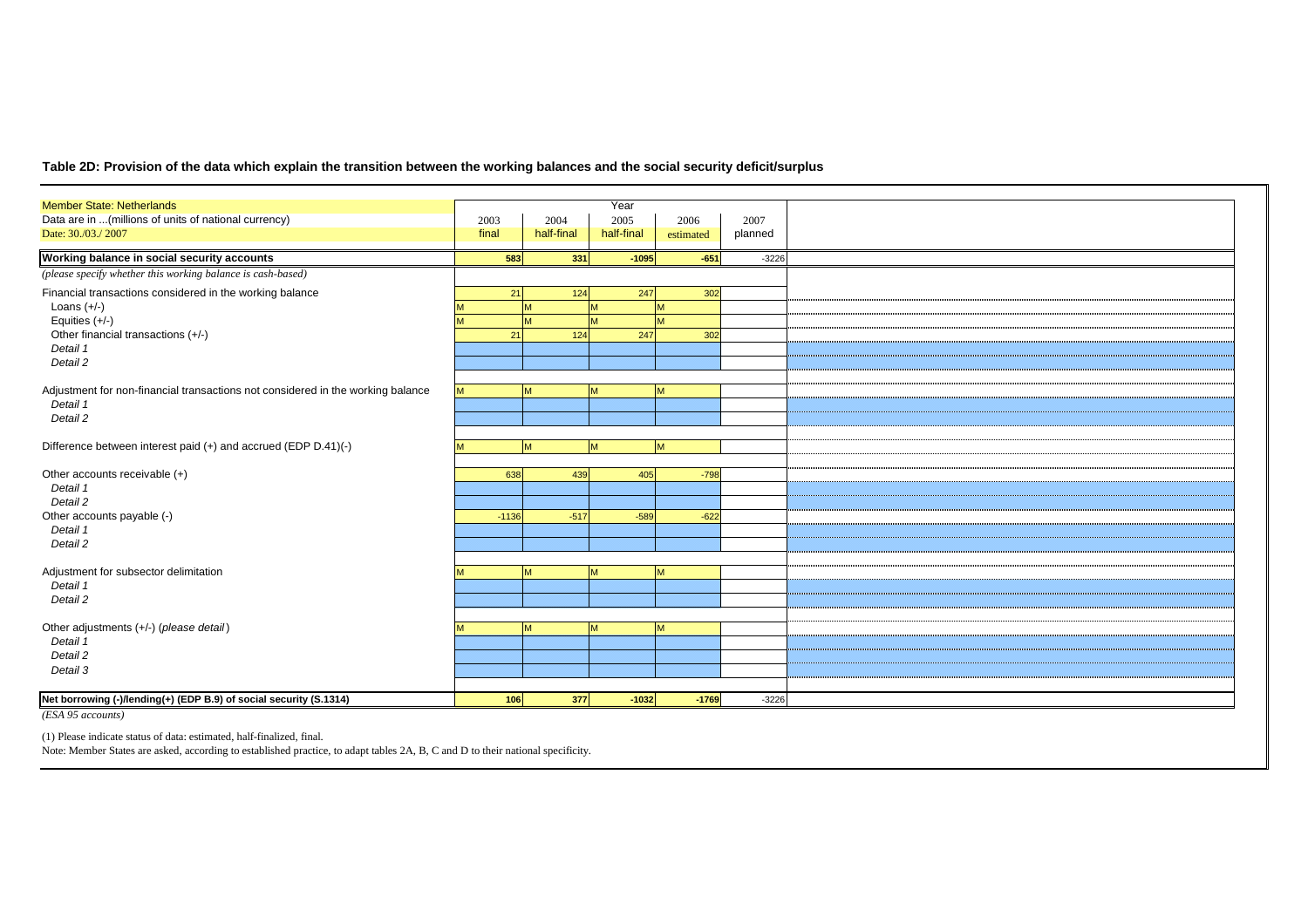**Table 3A: Provision of the data which explain the contributions of the deficit/surplus and the other relevant factors to the variation in the debt level (general government)**

|         |                                                |                                                                                                                                                             | 2006                                                  |
|---------|------------------------------------------------|-------------------------------------------------------------------------------------------------------------------------------------------------------------|-------------------------------------------------------|
|         |                                                |                                                                                                                                                             | estimated                                             |
| 14871   | 8846                                           | 1307                                                                                                                                                        | $-3028$                                               |
| $-961$  | $-2644$                                        | 4589                                                                                                                                                        | 4972                                                  |
| $-92$   | 397                                            | 5472                                                                                                                                                        | $-4130$                                               |
| $-119$  | $-113$                                         |                                                                                                                                                             | 741                                                   |
| $-2549$ | $-220$                                         | 1275                                                                                                                                                        | 1933                                                  |
| 1637    | 2287                                           | 4398                                                                                                                                                        |                                                       |
| $-4186$ | $-2507$                                        | $-3123$                                                                                                                                                     |                                                       |
| $-2540$ | $-764$                                         | $-1152$                                                                                                                                                     | $-4969$                                               |
| 679     | 1336                                           | 2832                                                                                                                                                        |                                                       |
| $-3219$ | $-2100$                                        | $-3984$                                                                                                                                                     |                                                       |
| 4339    | $-1944$                                        | $-1009$                                                                                                                                                     | 11397                                                 |
|         |                                                |                                                                                                                                                             |                                                       |
| $-997$  | 3391                                           | 2694                                                                                                                                                        | $-7222$                                               |
|         |                                                |                                                                                                                                                             |                                                       |
| $-1016$ |                                                | 2442                                                                                                                                                        | $-7206$                                               |
|         |                                                |                                                                                                                                                             |                                                       |
|         | $-1$                                           | $\sqrt{ }$                                                                                                                                                  |                                                       |
|         |                                                |                                                                                                                                                             | 127                                                   |
|         |                                                | 14                                                                                                                                                          |                                                       |
|         |                                                |                                                                                                                                                             |                                                       |
|         |                                                |                                                                                                                                                             | $-92$                                                 |
|         |                                                |                                                                                                                                                             |                                                       |
|         | -2                                             |                                                                                                                                                             | $-51$                                                 |
|         |                                                |                                                                                                                                                             |                                                       |
|         |                                                |                                                                                                                                                             | $-4069$                                               |
|         |                                                |                                                                                                                                                             | $-3912$                                               |
|         |                                                |                                                                                                                                                             | $-157$                                                |
|         |                                                |                                                                                                                                                             |                                                       |
| 12919   | 9597                                           | 8723                                                                                                                                                        | $-9347$                                               |
|         |                                                |                                                                                                                                                             |                                                       |
|         | 2003<br>final<br>143<br>139<br>$-200$<br>$-59$ | 2004<br>half-final<br>3399<br>95<br>17<br>$-117$<br>*Please note that the sign convention for net borrowing / net lending is different from tables 1 and 2. | Year<br>2005<br>half-final<br>90<br>148<br>133<br>133 |

(1) Please indicate the status of the data: estimated, half-finalized, final.

(3) Consolidated within general government.

(5) Due to exchange-rate movements and to swap activity.

 (2) A positive entry in this row means that nominal debt increases, a negative entry that nominal debt decreases. (4) Including capital uplift(6) AF.2, AF.33 and AF.4. At face value.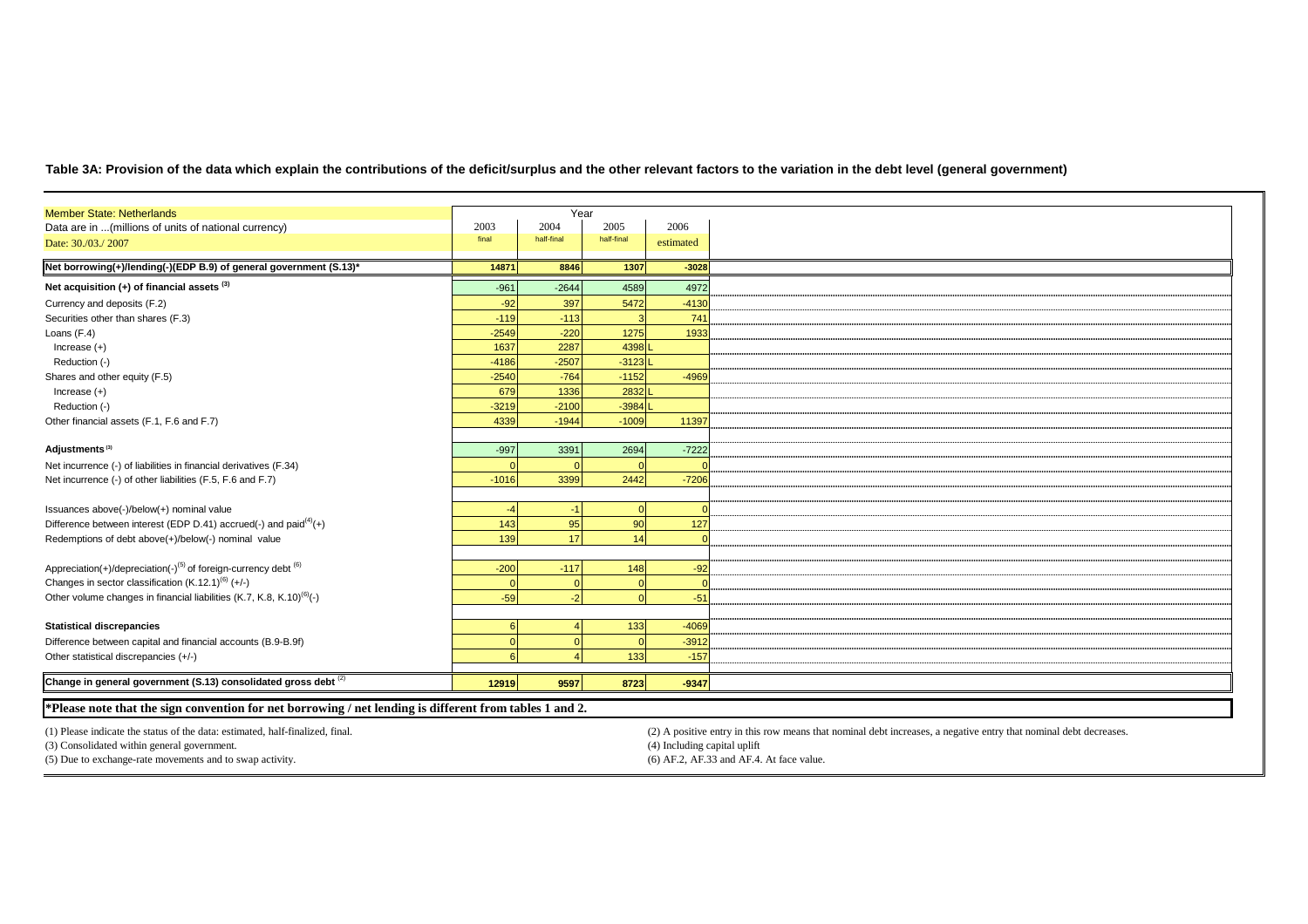Table 3B: Provision of the data which explain the contributions of the deficit/surplus and the other relevant factors to the variation in the government debt level<br>and the consolidation of debt (central government)

| <b>Member State: Netherlands</b>                                                                        |         |            | Year       |                                                                                                                   |
|---------------------------------------------------------------------------------------------------------|---------|------------|------------|-------------------------------------------------------------------------------------------------------------------|
| Data are in  (millions of units of national currency)                                                   | 2003    | 2004       | 2005       | 2006                                                                                                              |
| Date: 30./03./2007                                                                                      | final   | half-final | half-final | estimated                                                                                                         |
| Net borrowing(+)/lending(-)(EDP B.9) of central government (S.1311)*                                    | 13429   | 8300       | $-691$     | $-4967$                                                                                                           |
|                                                                                                         |         |            |            |                                                                                                                   |
| Net acquisition $(+)$ of financial assets $(3)$                                                         | 1971    |            | 5700       | $-5351$                                                                                                           |
| Currency and deposits (F.2)                                                                             | 399     | 451        | 5011       | $-3255$                                                                                                           |
| Securities other than shares (F.3)                                                                      | 48      | $\Omega$   |            | 127                                                                                                               |
| Loans (F.4)                                                                                             | 1865    | 42         | 2101       | 2175                                                                                                              |
| Increase $(+)$                                                                                          | 3237    | 1138       | 3193       |                                                                                                                   |
| Reduction (-)                                                                                           | $-1372$ | $-1096$    | $-1092$    |                                                                                                                   |
| Shares and other equity (F.5)                                                                           | $-1796$ | $-1341$    | $-632$     | $-3420$                                                                                                           |
| Increase $(+)$                                                                                          | 48      | 685        | 2832       |                                                                                                                   |
| Reduction (-)                                                                                           | $-1844$ | $-2026$    | $-3464$    |                                                                                                                   |
| Other financial assets (F.1, F.6 and F.7)                                                               | 1455    | 849        | $-784$     | $-978$                                                                                                            |
|                                                                                                         |         |            |            |                                                                                                                   |
| Adjustments <sup>(3)</sup>                                                                              | $-1796$ | 1024       | 1424       | 3416                                                                                                              |
| Net incurrence (-) of liabilities in financial derivatives (F.34)                                       |         |            | $\Omega$   |                                                                                                                   |
| Net incurrence (-) of other liabilities (F.5, F.6 and F.7)                                              | $-1915$ | 919        | 1334       | 3289                                                                                                              |
|                                                                                                         |         |            |            |                                                                                                                   |
| Issuances above(-)/below(+) nominal value                                                               |         | $-1$       | $\cap$     |                                                                                                                   |
| Difference between interest (EDP D.41) accrued(-) and paid $(4)$ (+)                                    | 143     | 95         | 90         | 127                                                                                                               |
| Redemptions of debt above(+)/below(-) nominal value                                                     | 141     | 14         |            |                                                                                                                   |
|                                                                                                         |         |            |            |                                                                                                                   |
| Appreciation(+)/depreciation(-) <sup>(5)</sup> of foreign-currency debt <sup>(6)</sup>                  |         | M          | <b>M</b>   | <b>IM</b>                                                                                                         |
| Changes in sector classification (K.12.1) <sup>(6)</sup> (+/-)                                          |         |            | M          | M                                                                                                                 |
| Other volume changes in financial liabilities (K.7, K.8, K.10) <sup>(6)</sup> (-)                       | $-161$  | $-3$       | $\Omega$   |                                                                                                                   |
|                                                                                                         |         |            |            |                                                                                                                   |
| <b>Statistical discrepancies</b>                                                                        | c       |            | 2          | $-3919$                                                                                                           |
| Difference between capital and financial accounts (B.9-B.9f)                                            |         |            |            | $-3912$                                                                                                           |
| Other statistical discrepancies (+/-)                                                                   |         |            |            |                                                                                                                   |
|                                                                                                         |         |            |            |                                                                                                                   |
| Change in central government (S.1311) consolidated gross debt (2)                                       | 13613   | 9328       | 6435       | $-1082$                                                                                                           |
|                                                                                                         |         |            |            |                                                                                                                   |
|                                                                                                         |         |            |            |                                                                                                                   |
| Central government contribution to general government debt (a=b-c)                                      | 217725  | 227931     | 234627     | 224547                                                                                                            |
| Central government gross debt (level) (b) (3)                                                           | 222303  | 231631     | 238066     | 227245                                                                                                            |
| Central government holdings of other subsectors debt (level) (c) <sup>(6)</sup>                         | 4578    | 3700       | 3439       | 2698                                                                                                              |
| *Please note that the sign convention for net borrowing / net lending is different from tables 1 and 2. |         |            |            |                                                                                                                   |
|                                                                                                         |         |            |            |                                                                                                                   |
| (1) Please indicate the status of the data: estimated, half-finalized, final.                           |         |            |            | (2) A positive entry in this row means that nominal debt increases, a negative entry that nominal debt decreases. |
| (3) Consolidated within central government.                                                             |         |            |            | (4) Including capital uplift                                                                                      |
| (5) Due to exchange-rate movements and to swap activity.                                                |         |            |            | (6) AF.2, AF.33 and AF.4. At face value.                                                                          |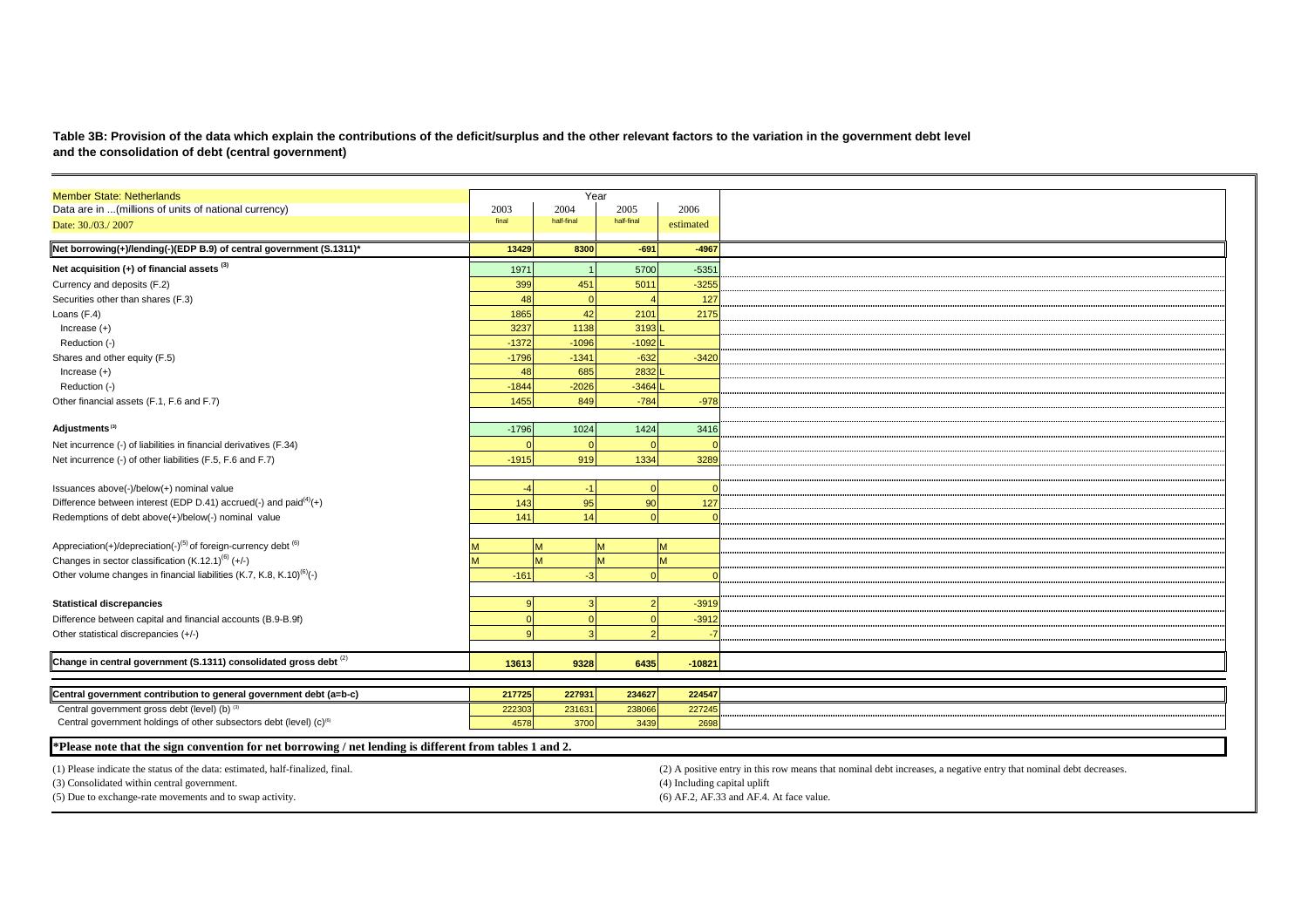#### **Table 3C: Provision of the data which explain the contributions of the deficit/surplus and the other relevant factors to the variation in the debt level and the consolidation of debt (state government)**

| <b>Member State: Netherlands</b>                                                                        |          |            | Year       |                                                                                                                   |
|---------------------------------------------------------------------------------------------------------|----------|------------|------------|-------------------------------------------------------------------------------------------------------------------|
| Data are in  (millions of units of national currency)                                                   | 2003     | 2004       | 2005       | 2006                                                                                                              |
| Date: 30./03./2007                                                                                      | final    | half-final | half-final | estimated                                                                                                         |
| Net borrowing(+)/lending(-)(EDP B.9) of state government (S.1312)*                                      |          | M          | lм         |                                                                                                                   |
| Net acquisition $(+)$ of financial assets $(3)$                                                         |          |            |            |                                                                                                                   |
|                                                                                                         |          |            |            | $\Omega$                                                                                                          |
| Currency and deposits (F.2)                                                                             |          | M          |            |                                                                                                                   |
| Securities other than shares (F.3)                                                                      |          | M          | M          | M.                                                                                                                |
| Loans (F.4)                                                                                             |          | M          | M          |                                                                                                                   |
| Increase $(+)$                                                                                          |          | M          | M          |                                                                                                                   |
| Reduction (-)                                                                                           |          | M          | N          |                                                                                                                   |
| Shares and other equity (F.5)                                                                           |          | M          | M          |                                                                                                                   |
| Increase $(+)$                                                                                          |          | M          | M          | M                                                                                                                 |
| Reduction (-)                                                                                           |          | M          | M          | M                                                                                                                 |
| Other financial assets (F.1, F.6 and F.7)                                                               |          | M          | M          | M                                                                                                                 |
|                                                                                                         |          |            |            |                                                                                                                   |
| Adjustments <sup>(3)</sup>                                                                              | $\Omega$ | $\Omega$   |            | $\Omega$<br>$\Omega$                                                                                              |
| Net incurrence (-) of liabilities in financial derivatives (F.34)                                       |          | M          | M          | Ñ                                                                                                                 |
| Net incurrence (-) of other liabilities (F.5, F.6 and F.7)                                              |          | M          | M          | M                                                                                                                 |
|                                                                                                         |          |            |            |                                                                                                                   |
| Issuances above(-)/below(+) nominal value                                                               |          | M          | M          | M                                                                                                                 |
| Difference between interest (EDP D.41) accrued(-) and paid $^{(4)}$ (+)                                 |          | M          | M          | M                                                                                                                 |
| Redemptions of debt above(+)/below(-) nominal value                                                     |          | M          | M          | M                                                                                                                 |
|                                                                                                         |          |            |            |                                                                                                                   |
| Appreciation(+)/depreciation(-) <sup>(5)</sup> of foreign-currency debt <sup>(6)</sup>                  |          | M          | M          | M                                                                                                                 |
| Changes in sector classification $(K.12.1)^{(6)} (+/-)$                                                 |          | M          | M          | M                                                                                                                 |
| Other volume changes in financial liabilities (K.7, K.8, K.10) <sup>(6)</sup> (-)                       |          | M          | M          | M                                                                                                                 |
|                                                                                                         |          |            |            |                                                                                                                   |
| <b>Statistical discrepancies</b>                                                                        |          | M          | M          | M                                                                                                                 |
| Difference between capital and financial accounts (B.9-B.9f)                                            |          | M          | M          | M                                                                                                                 |
| Other statistical discrepancies (+/-)                                                                   |          | M          | M          | M                                                                                                                 |
|                                                                                                         |          |            |            |                                                                                                                   |
| Change in state government (S.1312) consolidated gross debt (2)                                         |          | M          | M          | M                                                                                                                 |
|                                                                                                         |          |            |            |                                                                                                                   |
| State government contribution to general government debt (a=b-c)                                        |          | M          | <b>M</b>   | M                                                                                                                 |
| State government gross debt (level) (b) (3)                                                             |          | M          | M          | M                                                                                                                 |
| State government holdings of other subsectors debt (level) (c) <sup>(6)</sup>                           | M        | M          | M          | M                                                                                                                 |
|                                                                                                         |          |            |            |                                                                                                                   |
| *Please note that the sign convention for net borrowing / net lending is different from tables 1 and 2. |          |            |            |                                                                                                                   |
|                                                                                                         |          |            |            |                                                                                                                   |
| (1) Please indicate the status of the data: estimated, half-finalized, final.                           |          |            |            | (2) A positive entry in this row means that nominal debt increases, a negative entry that nominal debt decreases. |
| (3) Consolidated within state government.                                                               |          |            |            | (4) Including capital uplift                                                                                      |

(5) Due to exchange-rate movements and to swap activity.

 $(6)$  AF.2, AF.33 and AF.4. At face value.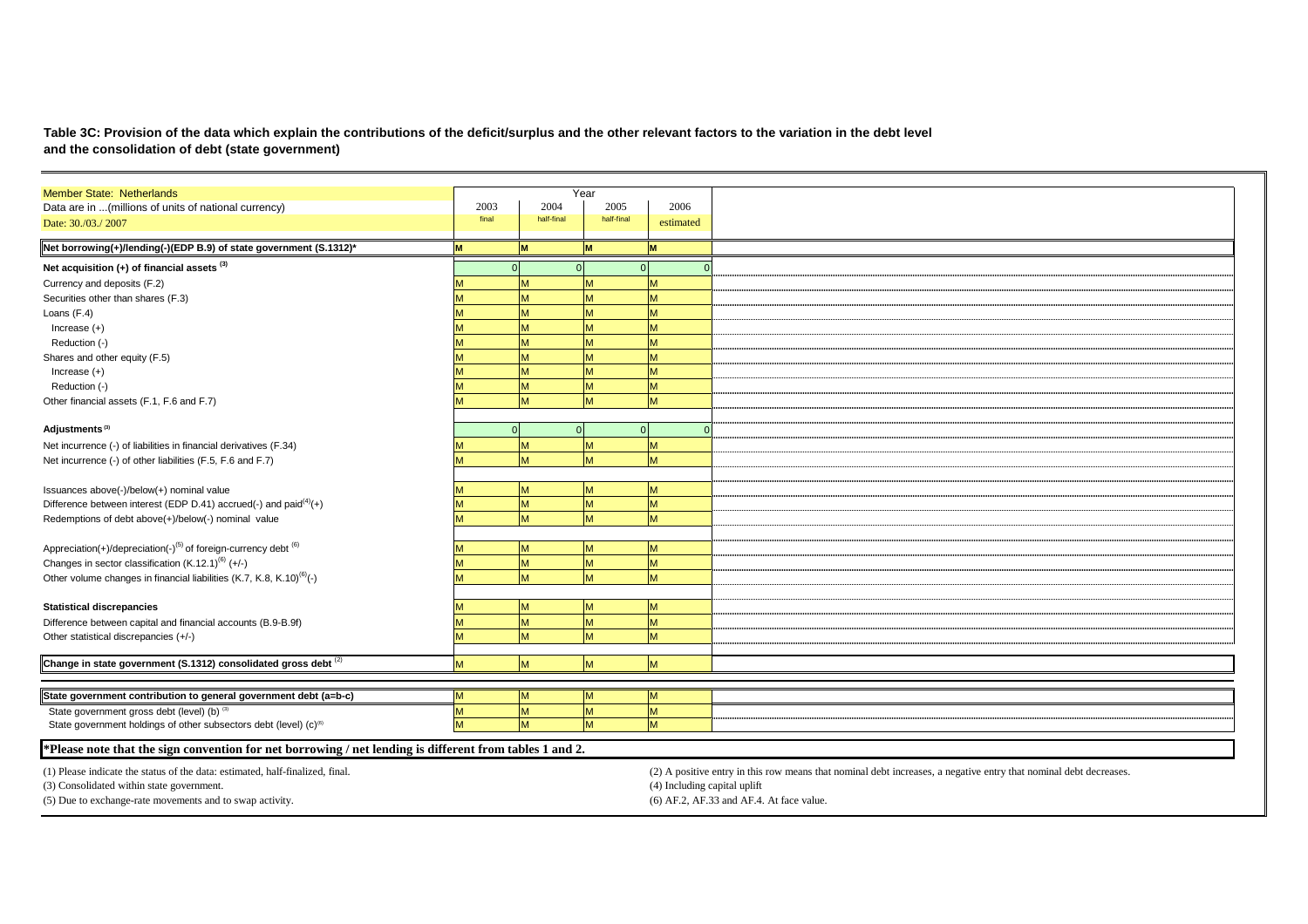#### **Table 3D: Provision of the data which explain the contributions of the deficit/surplus and the other relevant factors to the variation in the debt leveland the consolidation of debt (local government)**

| <b>Member State: Netherlands</b>                                                                        |          | Year           |            |                                                                                                                   |
|---------------------------------------------------------------------------------------------------------|----------|----------------|------------|-------------------------------------------------------------------------------------------------------------------|
| Data are in  (millions of units of national currency)                                                   | 2003     | 2004           | 2005       | 2006                                                                                                              |
| Date: 30./03./ 2007                                                                                     | final    | half-final     | half-final | estimated                                                                                                         |
| Net borrowing(+)/lending(-)(EDP B.9) of local government (S.1313)*                                      | 1548     | 923            | 966        | 170                                                                                                               |
| Net acquisition (+) of financial assets (3)                                                             | $-1624$  | $-1827$        | $-1120$    | $-1417$                                                                                                           |
| Currency and deposits (F.2)                                                                             | $-1103$  | 46             | 460        | $-454$                                                                                                            |
| Securities other than shares (F.3)                                                                      | 13       |                |            | 592                                                                                                               |
| Loans (F.4)                                                                                             | $-1762$  | $-1103$        | $-836$     | $-1072$                                                                                                           |
| Increase $(+)$                                                                                          | 186      | 265            |            |                                                                                                                   |
| Reduction (-)                                                                                           | $-1948$  | $-1368$        |            |                                                                                                                   |
| Shares and other equity (F.5)                                                                           | $-1052$  | $-72$          | $-520$     | $-1549$                                                                                                           |
| Increase $(+)$                                                                                          | 323      | 2 <sup>1</sup> |            |                                                                                                                   |
| Reduction (-)                                                                                           | $-1375$  | $-74$          |            |                                                                                                                   |
| Other financial assets (F.1, F.6 and F.7)                                                               | 2280     | $-698$         | $-224$     | 1066                                                                                                              |
|                                                                                                         |          |                |            |                                                                                                                   |
| Adjustments <sup>(3)</sup>                                                                              | 334      | 1440           | 1092       | 1628                                                                                                              |
| Net incurrence (-) of liabilities in financial derivatives (F.34)                                       |          |                |            |                                                                                                                   |
| Net incurrence (-) of other liabilities (F.5, F.6 and F.7)                                              | 388      | 1481           | 903        | 1823                                                                                                              |
|                                                                                                         |          |                |            |                                                                                                                   |
| Issuances above(-)/below(+) nominal value                                                               | $\Omega$ | C              | $\Omega$   |                                                                                                                   |
| Difference between interest (EDP D.41) accrued(-) and paid $(4)$ (+)                                    | $\Omega$ |                | $\Omega$   |                                                                                                                   |
| Redemptions of debt above(+)/below(-) nominal value                                                     | -2       |                | 14         |                                                                                                                   |
|                                                                                                         |          |                |            |                                                                                                                   |
| Appreciation(+)/depreciation(-) <sup>(5)</sup> of foreign-currency debt <sup>(6)</sup>                  | $-200$   | $-117$         | 148        | $-92$                                                                                                             |
| Changes in sector classification $(K.12.1)^{(6)} (+/-)$                                                 | $\Omega$ | $\Omega$       | $\Omega$   |                                                                                                                   |
| Other volume changes in financial liabilities (K.7, K.8, K.10) <sup>(6)</sup> (-)                       | 148      | 73             | 27         | $-103$                                                                                                            |
|                                                                                                         |          |                |            |                                                                                                                   |
| <b>Statistical discrepancies</b>                                                                        | $-43$    | $-73$          | 605        | 59                                                                                                                |
| Difference between capital and financial accounts (B.9-B.9f)                                            | $\Omega$ | $\Omega$       | 631        |                                                                                                                   |
| Other statistical discrepancies (+/-)                                                                   | $-43$    | $-73$          | $-26$      | 59                                                                                                                |
|                                                                                                         |          |                |            |                                                                                                                   |
| Change in local government (S.1313) consolidated gross debt (2)                                         | 215      | 463            | 1543       | 440                                                                                                               |
|                                                                                                         |          |                |            |                                                                                                                   |
| Local government contribution to general government debt (a=b-c)                                        | 37761    | 38217          | 39485      | 40000                                                                                                             |
| Local government gross debt (level) (b) on                                                              | 38974    | 39437          | 40980      | 41420                                                                                                             |
| Local government holdings of other subsectors debt (level) (c) <sup>(a)</sup>                           | 1213     | 1220           | 1495       | 1420                                                                                                              |
|                                                                                                         |          |                |            |                                                                                                                   |
| *Please note that the sign convention for net borrowing / net lending is different from tables 1 and 2. |          |                |            |                                                                                                                   |
| (1) Please indicate the status of the data: estimated, half-finalized, final.                           |          |                |            | (2) A positive entry in this row means that nominal debt increases, a negative entry that nominal debt decreases. |
| (3) Consolidated within local government.                                                               |          |                |            | (4) Including capital uplift                                                                                      |
| (5) Due to exchange-rate movements and to swap activity.                                                |          |                |            | (6) AF.2, AF.33 and AF.4. At face value.                                                                          |
|                                                                                                         |          |                |            |                                                                                                                   |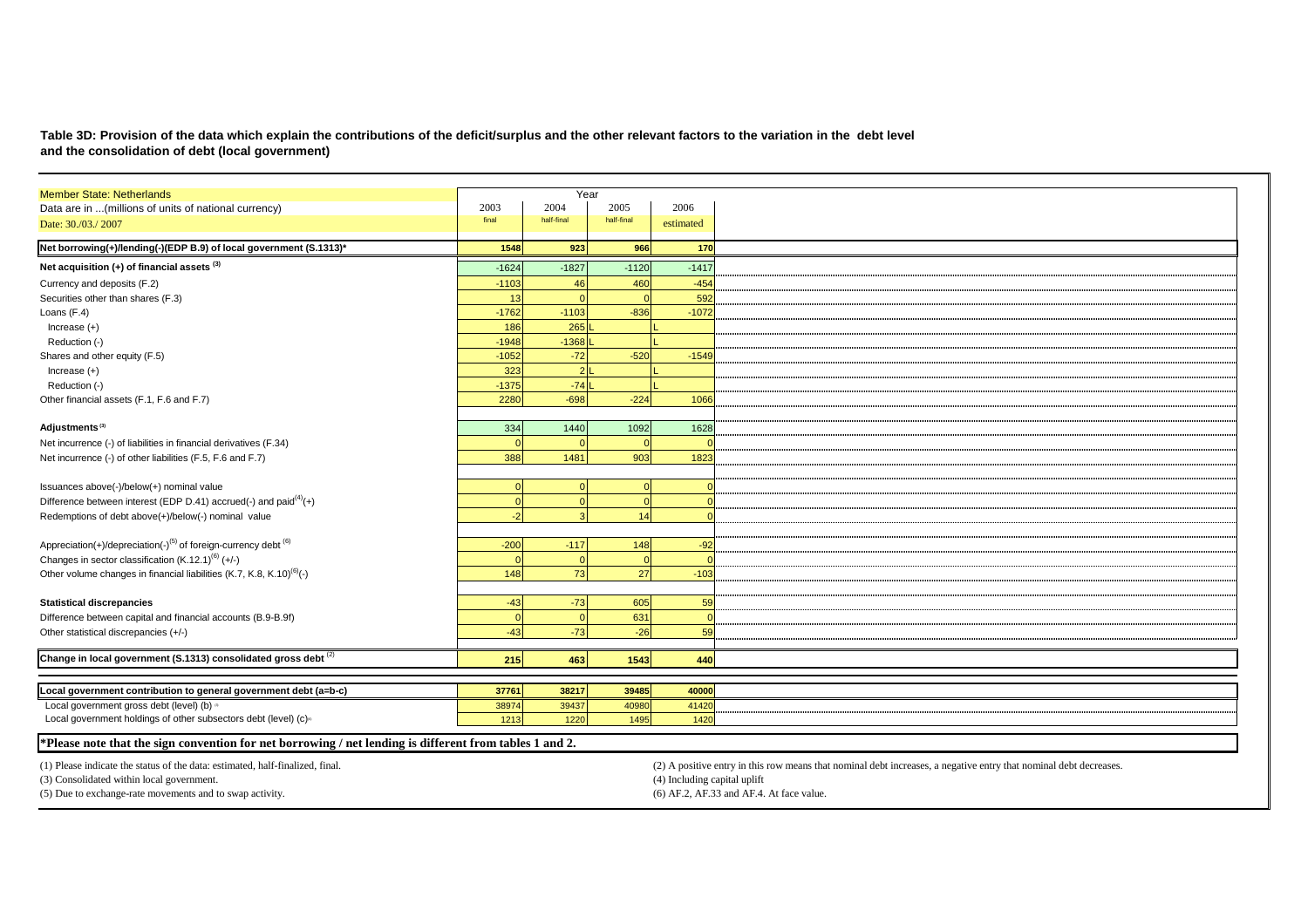#### **Table 3E: Provision of the data which explain the contributions of the deficit/surplus and the other relevant factors to the variation in the debt level and the consolidation of debt (social security funds)**

| <b>Member State: Netherlands</b>                                                                        |         | Year       |            |                                                                                                                   |
|---------------------------------------------------------------------------------------------------------|---------|------------|------------|-------------------------------------------------------------------------------------------------------------------|
| Data are in  (millions of units of national currency)                                                   | 2003    | 2004       | 2005       | 2006                                                                                                              |
| Date: 30./03./2007                                                                                      | final   | half-final | half-final | estimated                                                                                                         |
|                                                                                                         |         |            |            |                                                                                                                   |
| Net borrowing(+)/lending(-)(EDP B.9) of social security funds (S.1314)*                                 | $-106$  | $-377$     | 1032       | 1769                                                                                                              |
| Net acquisition $(+)$ of financial assets $(3)$                                                         | 4051    | $-888$     | $-216$     | 9821                                                                                                              |
| Currency and deposits (F.2)                                                                             | 617     | $-110$     |            | $-421$                                                                                                            |
| Securities other than shares (F.3)                                                                      | $-182$  | $-154$     |            |                                                                                                                   |
| Loans (F.4)                                                                                             | 387     | 32         | $-922$     | $-1200$                                                                                                           |
| Increase $(+)$                                                                                          |         |            |            |                                                                                                                   |
| Reduction (-)                                                                                           |         |            |            |                                                                                                                   |
| Shares and other equity (F.5)                                                                           | 308     | 649        |            |                                                                                                                   |
| Increase $(+)$                                                                                          |         |            |            |                                                                                                                   |
| Reduction (-)                                                                                           |         |            |            |                                                                                                                   |
| Other financial assets (F.1, F.6 and F.7)                                                               | 2921    | $-1305$    | 706        | 11442                                                                                                             |
|                                                                                                         |         |            |            |                                                                                                                   |
| Adjustments <sup>(3)</sup>                                                                              | $-1806$ | 209        | $-502$     | $-12626$                                                                                                          |
| Net incurrence (-) of liabilities in financial derivatives (F.34)                                       |         | $\sqrt{ }$ | $\Omega$   |                                                                                                                   |
| Net incurrence (-) of other liabilities (F.5, F.6 and F.7)                                              | $-1806$ | 209        | $-502$     | $-12578$                                                                                                          |
|                                                                                                         |         |            |            |                                                                                                                   |
| Issuances above(-)/below(+) nominal value                                                               |         | $\Omega$   |            |                                                                                                                   |
| Difference between interest (EDP D.41) accrued(-) and paid $(4)$ (+)                                    |         | $\Omega$   |            |                                                                                                                   |
| Redemptions of debt above(+)/below(-) nominal value                                                     |         | $\Omega$   |            |                                                                                                                   |
|                                                                                                         |         |            |            |                                                                                                                   |
| Appreciation(+)/depreciation(-) <sup>(5)</sup> of foreign-currency debt <sup>(6)</sup>                  |         |            |            |                                                                                                                   |
| Changes in sector classification (K.12.1) <sup>(6)</sup> (+/-)                                          |         | r          |            |                                                                                                                   |
| Other volume changes in financial liabilities (K.7, K.8, K.10) <sup>(6)</sup> (-)                       |         |            |            | $-48$                                                                                                             |
|                                                                                                         |         |            |            |                                                                                                                   |
| <b>Statistical discrepancies</b>                                                                        |         | $\Omega$   | $-508$     |                                                                                                                   |
| Difference between capital and financial accounts (B.9-B.9f)                                            |         |            |            |                                                                                                                   |
| Other statistical discrepancies (+/-)                                                                   |         |            | $-508$     |                                                                                                                   |
|                                                                                                         |         |            |            |                                                                                                                   |
| Change in social security (S.1314) consolidated gross debt (2)                                          | 2139    | $-1056$    | $-194$     | $-1036$                                                                                                           |
|                                                                                                         |         |            |            |                                                                                                                   |
| Social security contribution to general government debt (a=b-c)                                         | $-7477$ | $-8542$    | $-7783$    | $-7565$                                                                                                           |
| Social security gross debt (level) (b) <sup>(3)</sup>                                                   | 4961    | 3905       | 3711       | 2675                                                                                                              |
| Social security holdings of other subsectors debt (level) (c) <sup>(6)</sup>                            | 12438   | 12447      | 11494      | 10240                                                                                                             |
|                                                                                                         |         |            |            |                                                                                                                   |
| *Please note that the sign convention for net borrowing / net lending is different from tables 1 and 2. |         |            |            |                                                                                                                   |
| (1) Please indicate the status of the data: estimated, half-finalized, final.                           |         |            |            | (2) A positive entry in this row means that nominal debt increases, a negative entry that nominal debt decreases. |
| (3) Consolidated within social security.                                                                |         |            |            | (4) Including capital uplift                                                                                      |
| (5) Due to exchange-rate movements and to swap activity.                                                |         |            |            | (6) AF.2, AF.33 and AF.4. At face value.                                                                          |
|                                                                                                         |         |            |            |                                                                                                                   |